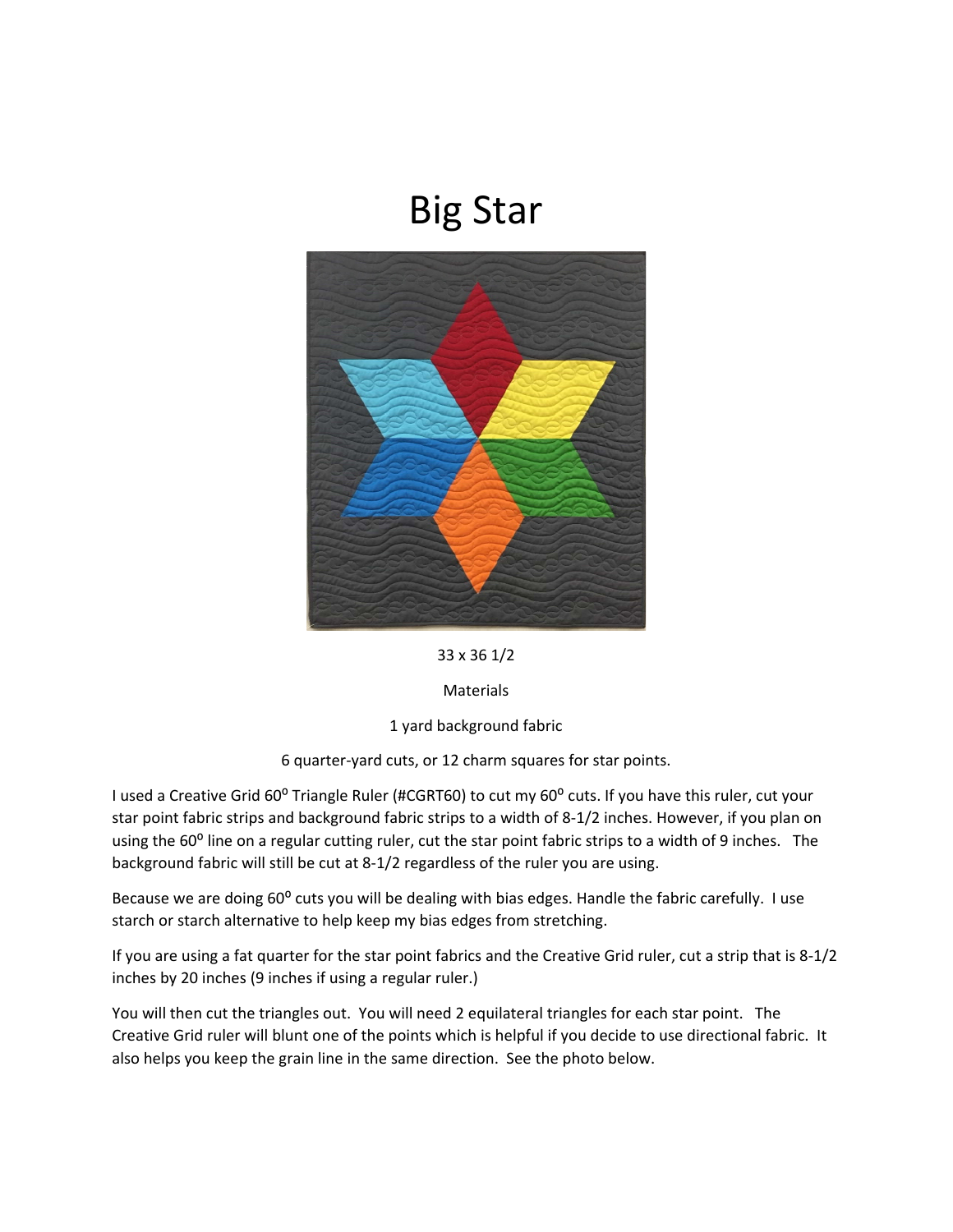

From the background fabric, cut (1) 8 ¼ strip of fabric. We will be sub-cutting this into 8 half triangles. This is quick with the specialty ruler. On the specialty ruler you'll find lines next to the center line that let you cut your half triangle a quarter inch bigger than the center line. This gives you your seam allowance.



You can do the same thing with your regular ruler. Cut the diagonal using your 60° line and then cut your straight line ½ inch away from the top point as shown below.



Cut (2) 8‐1/4 inch by "width‐of‐fabric" (WOF) strips of background fabric. You will want to sub‐cut the following: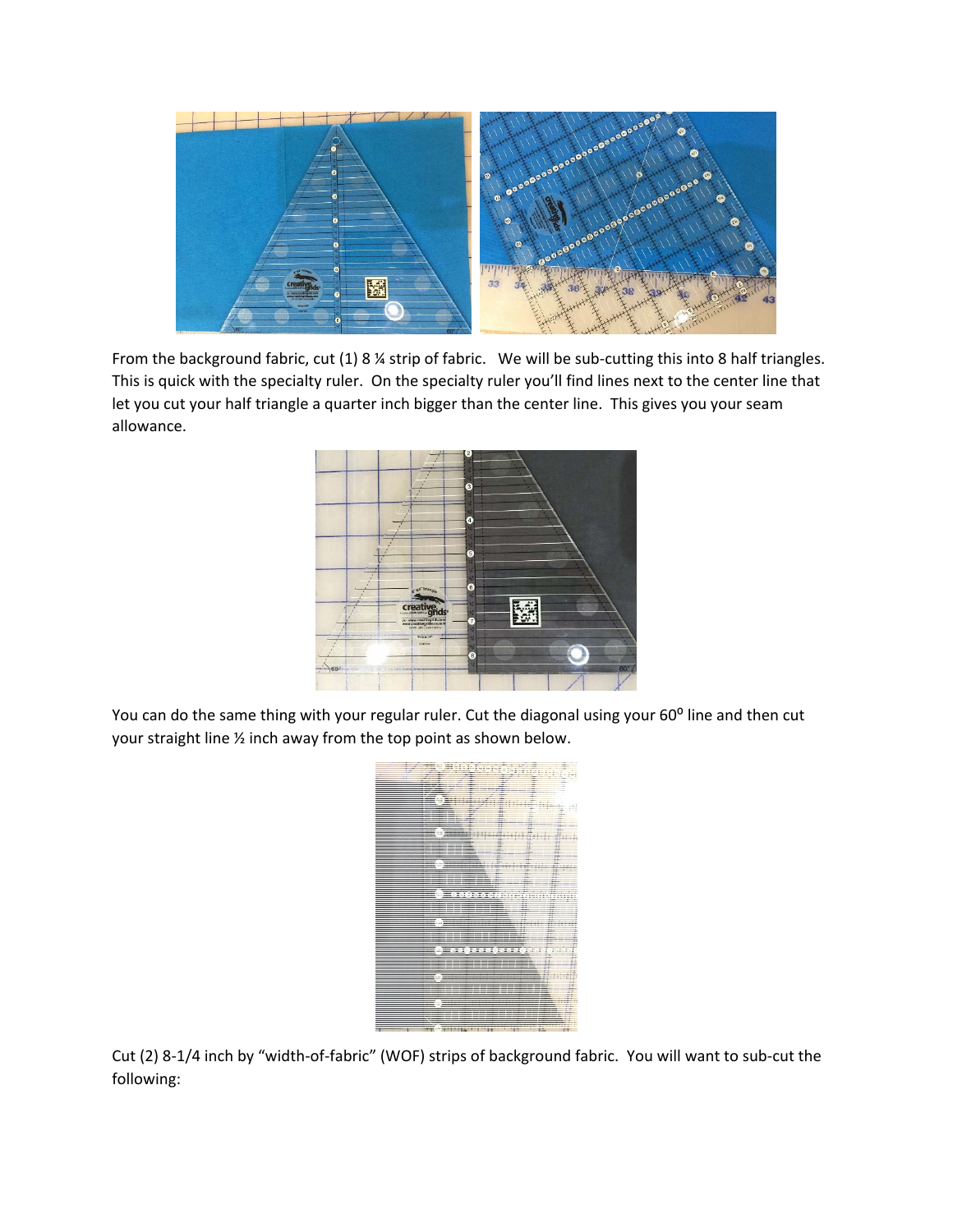- Four  $8\%$  by 12 ½-inch rectangles
- Four 8‐¼ by 3 ½‐inch rectangles
- Two  $3\frac{1}{2} \times 33$ -inch strips.

## **Sewing**

A design wall is helpful in laying out this quilt. It will help you keep the colors lining up correctly. If this is your first project using 60° triangles, it can get a little confusing when you are sewing the triangles together because they don't line up like squares. The magic is that you are still sewing straight lines and as long as you are putting points and long sides in the right places, it will be a very quick project.



When I am sewing 60° triangles I press my seams open to reduce bulk in the triangle points.